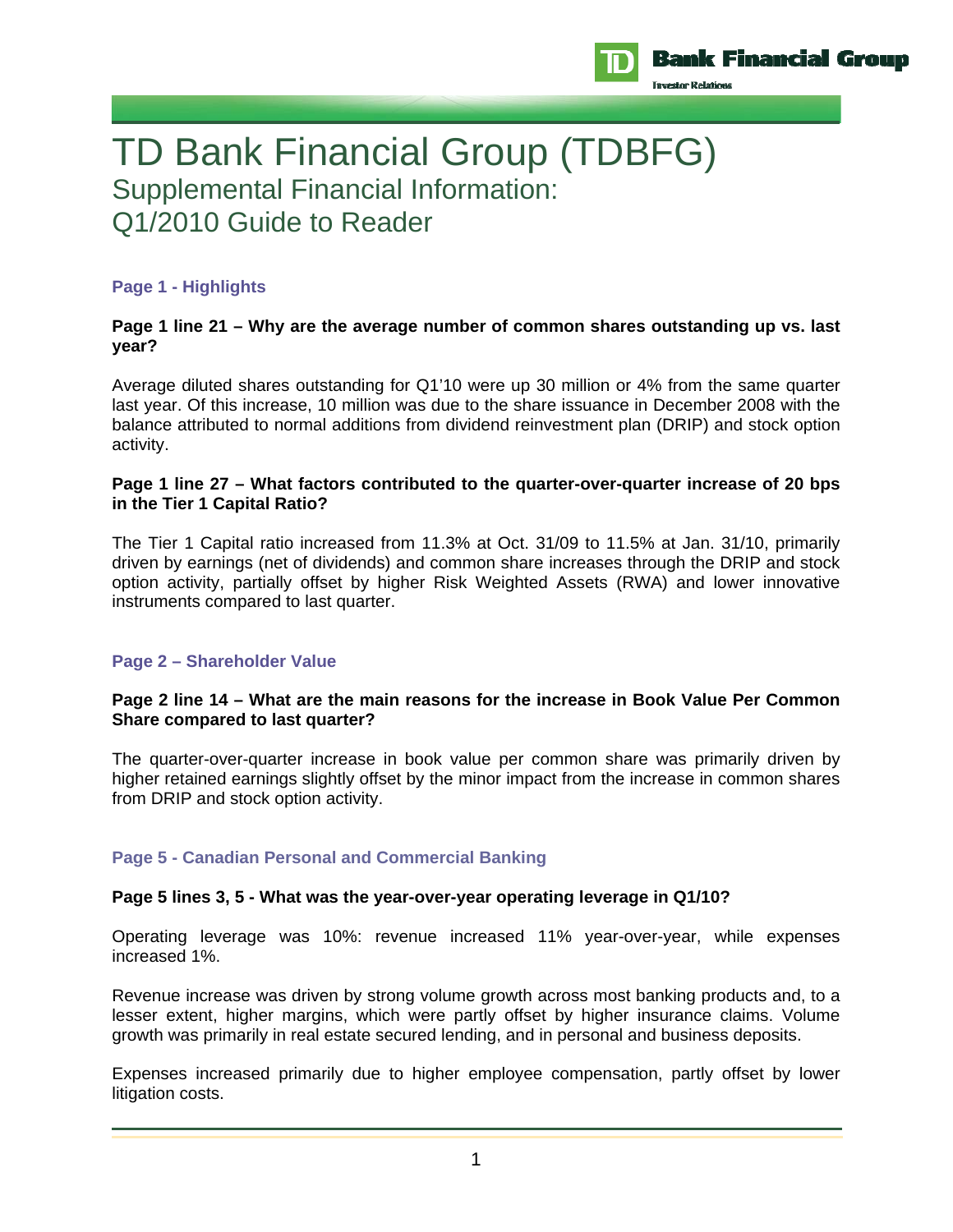

# **Page 5 line 4 – Why did the Provision for credit losses (PCL) in the Canadian P&C segment increase \$49 million from the first quarter last year?**

PCL for the quarter in the Canadian P&C segment was \$315 million, an increase of \$49 million, or 18%, compared with the first quarter last year. Personal banking PCL was \$277 million, an increase of \$32 million, or 13%, compared with the first quarter last year mainly due to volume growth and higher provisions related to indirect auto lending, and credit cards. Business banking PCL was \$38 million, an increase of \$17 million, or 81%, compared with the first quarter last year.

### **Page 5 line 24 – Why did the margin on average earning assets increase 5 basis points (bps) from last quarter and 11 bps from last year, to 2.93%?**

The reasons for the quarter-over-quarter and year-over-year increase are similar: the positive impact of the HELOC re-pricing initiative was partially offset by deposit margin compression.

### **Page 5 line 25 – What drove the improvement in the efficiency ratio from 50.4% last quarter to 47.0% this quarter?**

The main reason for the improvement in Canadian Personal and Commercial Banking's efficiency ratio is a 4% increase in revenues and 3% decline in non-interest expenses this quarter.

The increase in revenues compared to the prior quarter was due to higher real estate secured lending margins, continued strong volume growth, and lower claims from severe weather related events in insurance. This was partially offset by lower mortgage breakage fee income and margin compression on deposits.

The decrease in expenses this quarter was largely due to lower marketing costs and project related expenditures, partially offset by higher employee compensation expenses.

#### **Page 6 – Wealth Management**

#### **Page 6 line 8 – Why was the contribution from TD Ameritrade down quarter-over-quarter?**

The contribution from TD Ameritrade was down compared to last quarter because of lower earnings at TD Ameritrade on lower levels of customer activity as well as the translation effect of a stronger Canadian dollar. For more information on TD Ameritrade's results, go to *www.amtd.com/investors*.

#### **Pages 7/8 – U.S. Personal and Commercial Banking**

**Page 7 line 20 - Why did the U.S. P&C margin drop 5 bps from the previous quarter and 21 bps from last year?**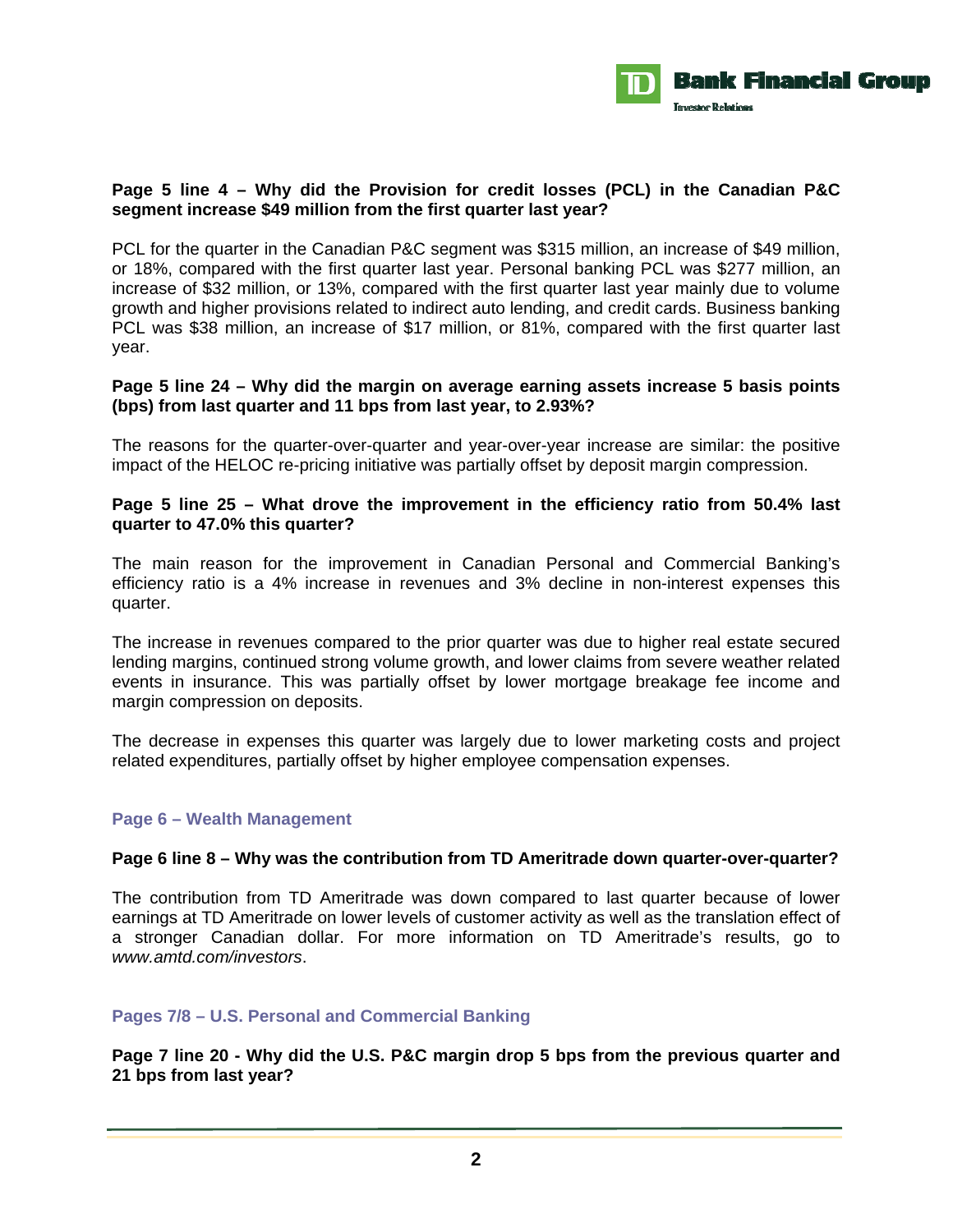

Margin on average earning assets in the U.S. P&C segment decreased by 5 bps to 3.41% compared to the prior quarter, primarily due to higher volume of low spread deposit products.

Margin decreased by 21 bps to 3.41% compared to the first quarter last year primarily due to rate compression arising from the lower overall level of interest rates.

#### **Page 8 line 4 – Why did the U.S. P&C PCL decrease by \$10 million over last quarter?**

Total PCL for the quarter decreased US\$10 million, or 5%. PCL for loans increased US\$20 million, or 12%, compared with the prior quarter. PCL for securities classified as loans decreased US\$30 million compared with the prior quarter due to the relative stability of the U.S. housing market in the current quarter.

## **Page 9 – Wholesale Banking Segment**

#### **Page 9 line 10 – What are the main reasons for the increase in Net Income – Adjusted from \$265 million in Q1/09 to \$372 million this quarter?**

The increase in Wholesale earnings compared to Q1/09 was driven by solid performance across all business lines including improved credit trading and lending revenue, and lower credit provisions. The operating environment was less volatile compared to the first quarter last year when results were impacted by net security losses in the equity investment portfolio, unfavourable credit valuation adjustments, and credit trading losses, partially offset by a recovery from the cancellation of a loan commitment.

#### **Page 10 – Corporate Segment**

#### **Page 10 line 14 – What are the main reasons for the increase in Net Income – Adjusted from \$(54) million in Q4/09 to \$(33) million this quarter?**

The lower adjusted net loss this quarter was primarily attributable to favourable securitization valuations and lower net corporate expenses, partially offset by the impact of tax benefits reported in the prior quarter.

### **Page 10 line 27 – What is included in the line called "Other"?**

This line includes items such as unallocated differences between the segments, retail hedging activities, litigation gains, and costs associated with preferred share issuances, among other items.

#### **Page 12 – Non-interest income**

#### **Page 12 line 13 – What caused the increase of \$62 million in income from Insurance, net of claims this quarter?**

The increase of \$62 million this quarter included a release of a \$25 million reserve identified as an item of note and lower claims experienced this quarter.